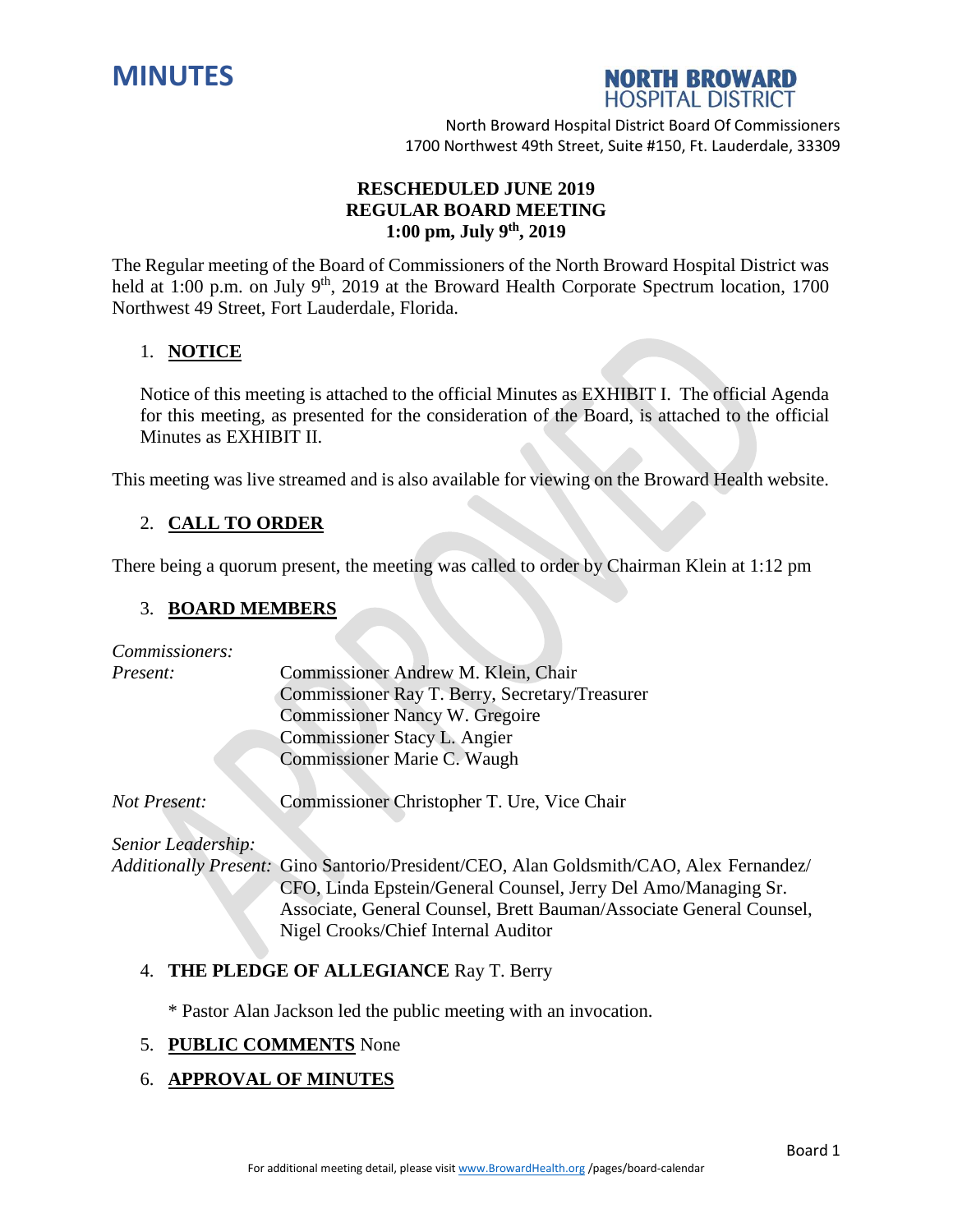



Approve May 29, 2019 Regular Board meeting minutes.

**MOTION** It was *moved* by Commissioner Angier, *seconded* by Commissioner Gregoire**,** to:

# **APPROVE THE REGULAR BOARD MEETING MINUTES, DATED MAY 29, 2019.**

Motion *carried* unanimously.

## 7. **CHIEF MEDICAL STAFF UPDATES** 7.1.-7.4.

Medical staff updates were given by Dr. Lehr for Broward Health North and Dr. Morrison for Broward Health Medical Center. Both Dr. Penate with Broward Health Coral Springs and Dr. Jensen with Broward Health Imperial Point, were absent.

## 8. **PRESENTATIONS**

President/CEO Update, Gino Santorio

Mr. Santorio presented his full monthly report highlighting the five pillars of the organization and progress at each of the facilities. In closing, Mr. Santorio took a moment to commemorate and formally honor the Board of Commissioners by giving them each a plaque that citing quotes from the Sun-Sentinel on achievements the Board was directly responsible for.

## 9. **CONSENT AGENDA**

- 9.1. Medical Credentialing approval for BHMC, BHN, BHIP, BHCS
- 9.2. Acceptance of the Interim Financial Statement for the month of May, 2019
- 9.3. Systemwide, approve fully integrated Pharmacy Retail Management System, Script-Pro Inc.
- 9.4. Broward Health Medical Center, approve Psychiatry On-Call Coverage
- 9.5. Systemwide, approve funding for Locum Tenens Coverage
- 9.6. Approve specified changes to ensure compliance for Healthcare for the Homeless Grant, **HRSA**
- 9.7. GA-004-001 Compliance Department and Human Resource Protocol
- 9.8. GA-004-004 Duty to Report
- 9.9. GA-004-305 Non-Retaliation or Retribution

**MOTION** It was *moved* by Commissioner Gregoire, *seconded* by Commissioner Berry, that:

## **ITEMS 9.1. THROUGH 9.9. ON THE CONSENT AGENDA BE APPROVED.**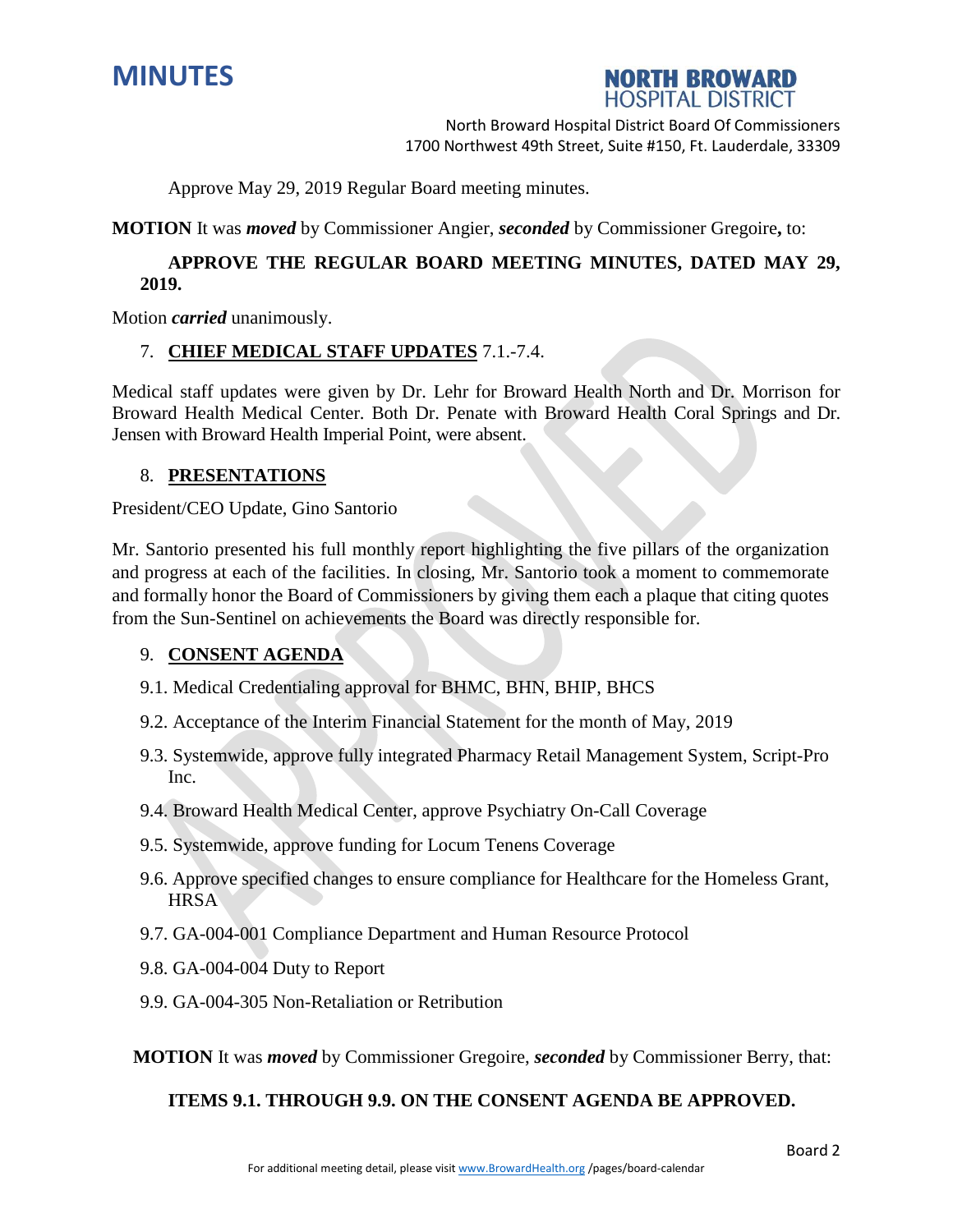



Motion *carried* unanimously.

#### 10. **DISCUSSION AGENDA**

10.1. Appointment of the Board of Directors of Broward Health ACO, Services, Inc.

**MOTION** It was *moved* by Commissioner Berry, *seconded* by Commissioner Angier, that:

## **AS THE SOLE MEMBER OF THE BROWARD HEALTH ACO SERVICES, INC., APPOINT THE EIGHT INDIVIDUALS TO SERVE AS MEMBERS OF THE ACO BOARD OF DIRECTORS.**

Motion *carried* unanimously.

10.2. Announcement of Special Board Meeting related to Tax Exhibit and scheduling Tax **Hearings** 

**MOTION** It was *moved* by Commissioner Angier, *seconded* by Commissioner Gregoire, that:

# **TO CALL A SPECIAL BOARD MEETING FOR THE PURPOSE OF ESTABLISHING THE TAX HEARINGS, AND ISSUING TAX NOTICES AND EXHIBITS AS APPROPRIATE.**

Motion *carried* unanimously.

## 11. **COMMENTS BY COMMISSIONERS**

There were no closing comments given by the Board.

## 12. **CLOSING OF PUBLIC SESSION AND OPENING OF ATTORNEY-CLIENT SESSION UNDER 286.011, F.S.**

Chairman Klein read the following statement for the record.

On the May 22nd, 2019, Legal Committee public meeting, Former Interim General Counsel Gabe Imperato requested the opportunity to speak to the board in private regarding settlement negotiations and strategy sessions related to the district's litigation expenditures of pending litigation.

Mr. Imperato acknowledged his request and again requested at the May 29th, 2019, Regular Board meeting that the board call a shade session specifically for these attorney/client discussions pertaining to the following cases pending in the Circuit Court of the 17th Judicial Circuit in and for Broward County, Florida.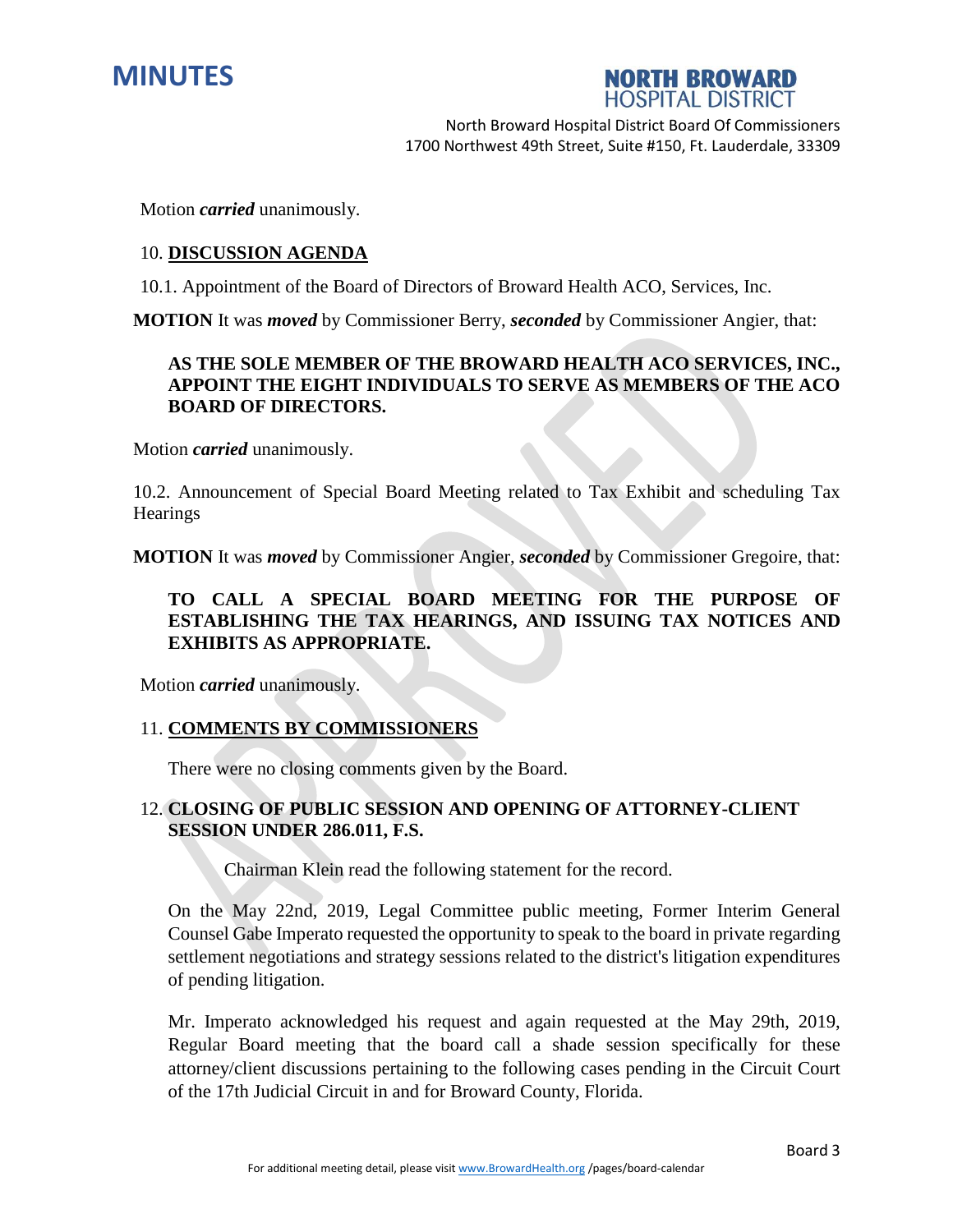

# **NORTH BROWARD HOSPITAL DISTRICT**

North Broward Hospital District Board Of Commissioners 1700 Northwest 49th Street, Suite #150, Ft. Lauderdale, 33309

Pauline Grant v. North Broward Hospital District d/b/a Broward Health, Lynn Barrett, Rocky Rodriguez, Christopher Ure, Linda Robison and Beverly Capasso, Case No. CACE 16-022981. District d/b/a Broward Health, Case No. CACE 17-022221 and CACE 17-009406, which were recently consolidated into one case.

In all three cases the North Broward Hospital District is represented by Mr. Ed Pozzuoli and Mr. Paul Lopez as legal counsel.

Pursuant to Section 286.011 (8) (d) Florida Statutes, I'm announcing that the closed meeting is about to begin, and will last approximately one hour.

The people who will be attending the closed meeting are Chairman Andrew Klein, Commissioners Angier, Gregoire, Waugh, Berry, CEO Santorio as the President/CEO and from the District's legal team, Linda Epstein, General Counsel; Gabe Imperato, Former Interim General Counsel; Gerald Del Amo, Senior Associate General Counsel and Brett Bauman, Associate General Counsel. Edward Pozzuoli and Paul Lopez will also be in attendance, as outside legal counsel representing the District on these three cases. Sandra Suarez, a Certified Court Reporter will also be present to transcribe the entire meeting. At this time, we will now closed the open portion of the meeting and we'll move to a closed attorney/client session. I'd ask that anyone other than those who will attend the closed meeting to please leave at this time. At the conclusion of the closed meeting, we will reopen the public portion of the meeting.

\* Thereupon, the Open Board Meeting went into recess at 1:44 pm for the duration of the Closed Shade Session.

## **RECONVENE PUBLIC MEETING**

Chairman Klein reopened the public portion of the meeting at 2:44 pm and entertained a motion to adjourn.

## **13. NEXT REGULAR BOARD MEETING**

Next regularly scheduled Board of Commissioner's meeting will be held on August 28, 2019 at 4:00 p.m. at the Broward Health Corporate Office, Spectrum site, Suite 150, 1700 Northwest 49th Street, Ft. Lauderdale, Florida, 33309

## **14. ADJOURNMENT** 2:52 pm

**MOTION** It was *moved* by Commissioner Klein, *seconded* by Commissioner Berry, that:

## **THE REGULAR BOARD MEETING BE ADJOURNED.**